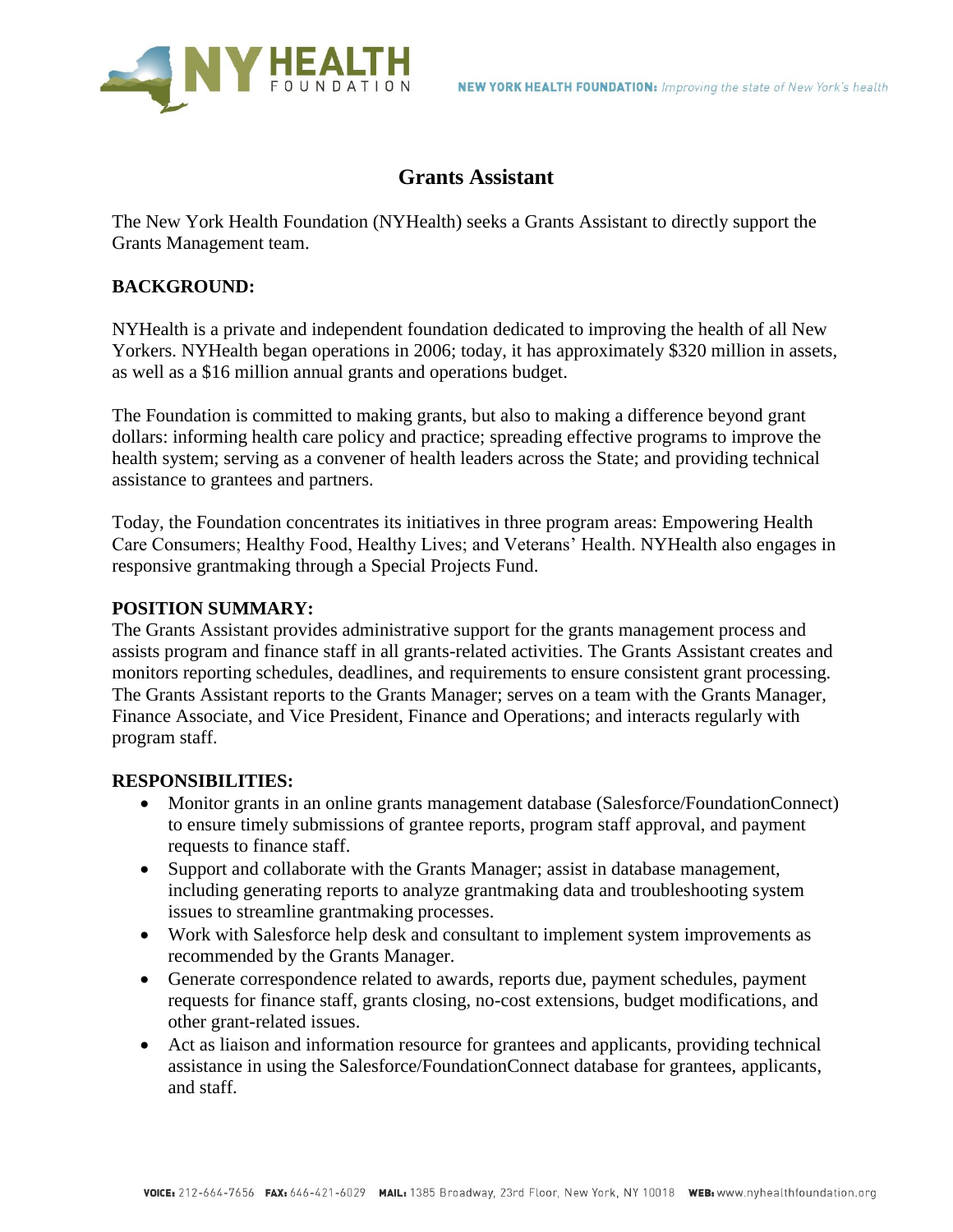- Perform initial review of grantee financial reports, providing notes for the Grants Manager's review.
- Ensure all due diligence materials are received and in compliance with NYHealth policies prior to review by finance staff.
- Maintain electronic grant files.
- Review the grants electronic mailbox daily and respond as needed to inquiries.
- Assist finance staff and the Grants Manager with annual audit.
- Identify and participate in professional development activities.
- Take on special projects as assigned.

## **Required Experience and Background**

A Bachelor's degree and at least one year of work experience in a professional setting are required. Experience working with database software is strongly preferred. Some experience in a grantmaking organization is a plus.

Other qualifications include:

- Excellent computer skills, including facility with Microsoft Office Suite (Word, PowerPoint, Excel, and Outlook) and database software.
- Strong analytical skills to be used when building reports and troubleshooting database issues.
- Proactive approach to addressing challenges with excellent problem-solving skills.
- Superb project management and organizational skills. Ability to manage time and multiple priorities independently.
- Attention to detail and follow-through ability.
- Exceptional interpersonal skills: collegial, energetic, flexible, motivated, and able to develop productive relationships with colleagues, grantees, and applicants. Can work independently and as part of a team.
- Strong written and oral communication skills.

This position is hybrid remote/in-person in the Foundation's New York City office, with at least two days per week expected in the office. Proof of full COVID-19 vaccination is required for employment.

## **Salary and Benefits**

The salary range for this position is \$54,000–\$62,000, depending on experience and qualifications. NYHealth also offers a generous package of benefits, including employer-paid health insurance; dental, vision, and life insurance; employer contribution to a 403b retirement account; and wellness and commuting benefits, among others.

## **Application Process**

Candidates should describe their skill sets and experience in light of the above qualifications.

Send resume and statement of interest to  $HR@ny$  health foundation.org and include "Grants" Assistant" in the subject line.